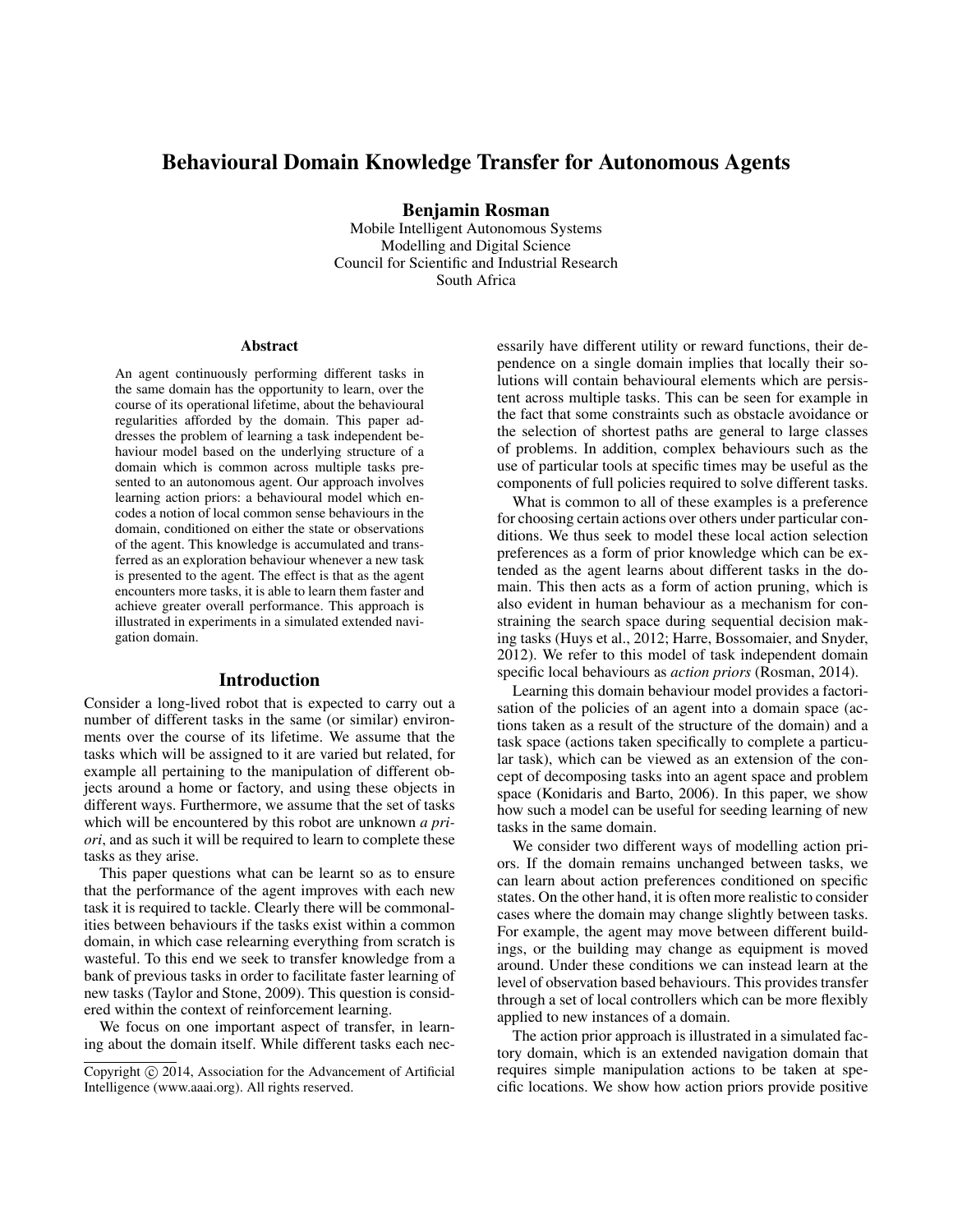knowledge transfer when learning multiple tasks, using both state and observation representations.

# Domains and Tasks

Throughout this paper, we adopt the standard formalism used in reinforcement learning and assume that a problem faced by a learning agent is fully specified by a Markov Decision Process (MDP). An MDP is defined as a tuple  $(S, A, T, R, \gamma)$ , where S is a finite set of states, A is a finite set of actions which can be taken by the agent,  $T$ :  $S \times A \times S \rightarrow [0, 1]$  is the state transition function where  $T(s, a, s')$  gives the probability of transitioning from state s to state s' after taking action  $a, R : S \times A \rightarrow \mathbf{R}$  is the reward function, where  $R(s, a)$  is the reward received by the agent when transitioning from state s with action a, and  $\gamma \in [0, 1)$ is a discount factor.

A policy  $\pi$  :  $S \times A \rightarrow [0, 1]$  for an MDP describes the probability of selecting an action in each state. The return, generated from an episode of running the policy  $\pi$  is the accumulated discounted reward  $\overline{R}^{\pi} = \sum_{k} \gamma^{k} r_{k}$ , for  $r_k$  being the reward received at step k. The goal of a reinforcement learning agent is to learn an optimal policy  $\pi^* = \arg \max_{\pi} \bar{R}^{\pi}$  which maximises the total expected return of an MDP, where typically  $T$  and  $R$  are unknown.

Many approaches to learning an optimal policy involve learning the value function  $Q^{\pi}(s, a)$ , giving the expected return from selecting action  $a$  in state  $s$  and thereafter following the policy  $\pi$  (Sutton and Barto, 1998). Q is typically learnt by iteratively updating values using the rewards obtained by simulating trajectories through the state space, e.g. the Q-learning algorithm (Watkins and Dayan, 1992). A greedy policy can be obtained from a value function defined over  $S \times A$ , by selecting the action with the highest value for any given state.

We now define a domain by the tuple  $D = (S, A, T, \gamma)$ , and a task as the MDP  $\tau = (D, R, S_0)$ . In this way we factorise the environment such that the state set, action set and transition functions are fixed for the whole domain, and each task varies only in the reward function, and the set of initial states  $S_0 \subseteq S$ .

This factorisation allows us to learn a model of the domain which is task independent, and it is the local action selection probabilities based on this domain information which we can transfer between tasks. Note that this domain model is accessible by studying the commonalities between several different tasks. As such, we distill domain specific knowledge from a set of task specific behaviours. We refer to this knowledge as action priors.

# Action Priors

Consider a setting in which an agent has prolonged experience in a domain D. By this we mean that the agent has had to solve a set of tasks in  $D$ , and we use the resulting set of optimal policies to extract the behavioural regularities as a form of structural information about the domain.

Given an arbitrary set of tasks  $\mathcal{T} = {\tau}$  in D and their corresponding optimal policies  $\Pi = {\{\pi^*_{\tau}\}}$ , we wish to learn

for each state s a distribution over the action set, representing the probability of each action being used in an optimal policy in  $s$ , aggregated over the tasks  $\mathcal T$ . This is then used as a model of domain behaviour in subsequent tasks to prioritise the actions in each state.

For each state  $s \in S$ , let the action priors  $\theta_s(A)$  be this distribution over the action set  $A$ , describing the usefulness of each action in optimally solving the tasks in  $\mathcal T$  using the policies Π. To construct these action priors, we first define the utility of an action a in a state s under a policy  $\pi$  as

$$
U_s^{\pi}(a) = \delta(\pi(s, a), \max_{a' \in A} \pi(s, a')), \qquad (1)
$$

where  $\delta(\cdot, \cdot)$  is the Kronecker delta function:  $\delta(a, b) = 1$  if  $a = b$ , and  $\delta(a, b) = 0$  otherwise. As a result  $U_s^{\pi}(a) = 1$  if and only if a is the best (or tied best) action in s under  $\pi$ .

Now consider the utility  $U_s^{\Pi}(a)$  of an action a in a state s under a set of policies drawn from a *policy library* Π. This value is a weighted sum, given as

$$
U_s^{\Pi}(a) = \sum_{\pi \in \Pi} w(\pi) U_s^{\pi}(a),\tag{2}
$$

where  $w(\pi) \in \mathbf{R}$  is a weight for the policy  $\pi$ . This weight can be used to indicate a prior probability over the policies if they are not equiprobable. The inclusion of this weight factor also allows us to include suboptimal policies in the policy library, by allocating them lower weights. In our experiments we do not assume to have knowledge about this distribution, and so uniformly set  $w(\pi) = 1, \forall \pi \in \Pi$ .

The fact that the domain knowledge is constructed from the policies solving a sampled set of tasks  $\mathcal T$  raises the possibility that  $T$  is not wholly representative of the complete set of possible tasks in D. We adjust for this by forming an augmented policy set  $\hat{\Pi}$ , defined as  $\hat{\Pi} = \Pi \cup \pi_0$ , where  $\pi_0$ is the uniform policy:  $\pi_0(s, a) = \frac{1}{\|A\|}, \forall s \in S, a \in A$ . The utility of this policy is then  $U_s^{\pi_0}(a) = 1, \forall s \in S, a \in A$ . In this case, the weight  $w(\pi_0)$  represents the likelihood of encountering a new task outside the sampled set  $\mathcal{T}$ .

Given a state s, for each action a the utility  $U_s^{\hat{\Pi}}(a)$  estimates the value of the state-action pair  $(s, a)$  in D under the augmented policy set  $\Pi$ . Lacking more specific knowledge of the current task, an agent should choose actions according to these values. To select an action, sample from the action prior  $a \sim \theta_s(A)$ , where the action prior itself is sampled from a Dirichlet distribution  $\theta_s(A) \sim Dir(U_s^{\hat{\Pi}}(a)).$ 

This Dirichlet distribution is parametrised by concentration parameters  $(\alpha(a_1), \alpha(a_2), \ldots, \alpha(a_{\|A\|}))^T$  and so for each state s, we maintain a count  $\alpha_s(a)$  for each action  $a \in A$ , which is updated for every policy in  $\Pi$ . The initial values of  $\alpha_s(a) = \alpha_s^0(a)$  are known as the pseudocounts, and can be initialised to any value by the system designer to reflect prior knowledge. If these counts are the same for each action in a state, i.e.  $\alpha_s(a) = k$ ,  $\forall a \in A$  this returns a uniform prior, which results in each action being equally favourable in the absence of further information.

The pseudocount  $\alpha_s^0(a)$  is a hyperprior which models prior knowledge of the tasks being performed by the agent. If the variance between tasks is small, or a large number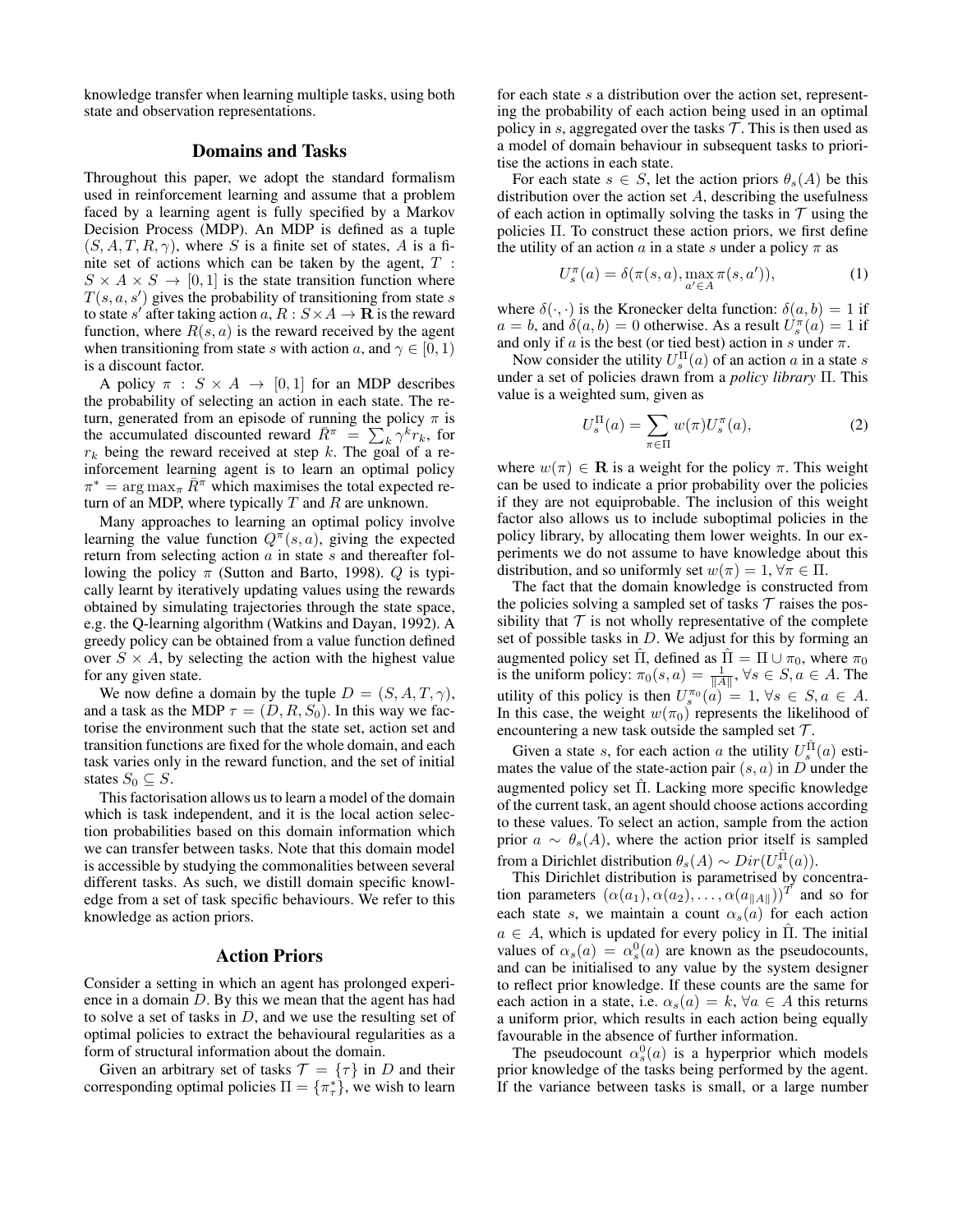of training tasks are provided, then this hyperprior is set to a smaller value. However, if there is great diversity in the tasks, and the agent will not be expected to sample them thoroughly, then a larger hyperprior will prevent the action priors from over-generalising from too little data.

We wish these counts to describe the number of times an action a was considered optimal in a state s, across a set of policies Π. We thus augment Equation (2) and set

$$
\alpha_s(a) = U_s^{\hat{\Pi}}(a) = \sum_{\pi \in \hat{\Pi}} w(\pi) U_s^{\pi}(a)
$$
(3)  

$$
= \sum w(\pi) U_s^{\pi}(a) + \alpha_s^0(a).
$$
(4)

$$
= \sum_{\pi \in \Pi} w(\pi) U_s^{\pi}(a) + \alpha_s^0(a). \tag{4}
$$

This provides a natural intuition for the counts as the weighted utility of  $\Pi$ , and the hyperprior is then given by  $\alpha_s^0(a) = w(\pi_0).$ 

Typically, one does not want to maintain a full library of policies. As a result, the  $\alpha$  counts can be learnt by the agent in an online manner as it learns the solutions to new tasks. In this way, when the agent solves task  $\tau^{t+1}$ , the counts for each state-action pair can be updated by the values in  $\pi^{t+1}$ . This provides an online version of Equation (3) as

$$
\alpha_s^{t+1}(a) \quad \longleftarrow \quad \begin{cases} \alpha_s^t(a) + w(\pi^{t+1}) & \text{if } \pi^{t+1}(s, a) = \\ \max_{a' \in A} \pi^{t+1}(s, a') & \text{(5)} \\ \alpha_s^t(a) & \text{otherwise.} \end{cases}
$$

This model weights each action by the number of independent tasks which require the selection of that particular action in that state, which is used as the prior probability of that action in that state for any future tasks in the domain.

#### Observation Based Priors

In the previous section, action priors were defined as distributions over actions, conditioned on the current state. In this section we extend these definitions such that the action priors are instead conditioned on observations.

There are several reasons for this representation change. The most obvious being that the transition function  $T$  or even the state space S may not be task independent, and may instead differ between task instances. This may be the case for example, when an agent is tasked with exploring different buildings. It is not sensible to condition action priors on states, if the connectivity of those states changes between task instances. Instead, the agent should condition action priors on observable features of the states – features which would persist across tasks, even if state identities do not. This representation change allows the action priors to generalise to tasks in similar environments.

Another justification for using observation based priors is that one may not always have full observability of s, meaning that different states cannot be uniquely distinguished. This is the case in partially observable reinforcement learning problems (Kaelbling, Littman, and Cassandra, 1998) which typically require the solution of partially observable Markov decision processes (POMDPs). State information, such as exact world coordinates of a mobile robot, is not always accessible. Similarly, there may be states in  $S$  which

have not been explored during training, and so no action prior would be available for these states, which may be required later. In both these scenarios, it is again sensible to instead base the action priors on whatever features of the state are observed (perhaps with high confidence). Observation based action priors provide the ability to transfer to unseen state and action combinations.

Basing these priors on observations rather than states involves changing the dependence of  $\theta$  from  $s \in S$  to  $\phi$ :  $S \longrightarrow \mathcal{O}$ , where  $\phi$  is the mapping from state space S to the observation (perception) space  $\mathcal{O}$ . The observed features of s are described by  $\phi(s)$ . The state based priors can thus be considered as a special case of observation based priors, with  $\phi(s) = s$ .

Note that we are not solving a partially observable problem, but are instead building domain models based on some partial information signals. Using observations rather than exact state descriptions allows for more general priors, as they are applicable to different states emitting the same observations. This also enables pooling of the experience collected from different states with similar observations, to learn more accurate models. Note that this does not necessarily imply that the observation space is smaller, but that it is structured in that similar observations may suggest similar behaviours. This observation space could in fact be clustered into templates (Rosman and Ramamoorthy, 2012a).

There is a trade-off between the generality and the usefulness of the priors. This is a function of the choice of observation features, and the amount of action information captured by these features. These depend on properties of the tasks and environments. More general observation features imply less informative action priors. On the other hand, the more specific these features are (up to exact state identification), the less portable they are to new states.

#### Exploration using Action Priors

Action priors provide the agent with a model of transferred knowledge about which actions are sensible in situations in which the agent has several choices to explore. They are thus useful for seeding search in a policy learning process. We demonstrate this modified exploration process with an adaptation of the Q-learning algorithm (Sutton and Barto, 1998), called  $\epsilon$ -greedy Q-learning with State-based Action Priors, or  $\epsilon$ -QSAP (Rosman and Ramamoorthy, 2012b), which is shown in Algorithm 1. The parameter  $\epsilon \in [0, 1]$  controls the trade-off between exploration and exploitation, and  $\alpha^Q \in$  $[0, 1]$  denotes the learning rate (not to be confused with the Dirichlet distribution counts  $\alpha_s(a)$ ). Both  $\alpha^Q$  and  $\epsilon$  are typically annealed after each episode.

The difference between this and standard  $\epsilon$ -greedy Qlearning is seen on line 5. This is the action selection step, consisting of two cases. The first case deals with exploiting the current policy stored in  $Q(s, a)$  with probability  $1 - \epsilon$ , and the second case with exploring other actions  $a \in A$ with probability  $\epsilon$ . The exploration case is typically handled by choosing the action uniformly from  $A$ , but instead we choose with probability based on the prior  $\theta_s(a)$  to shape the action selection. Although this algorithm uses the state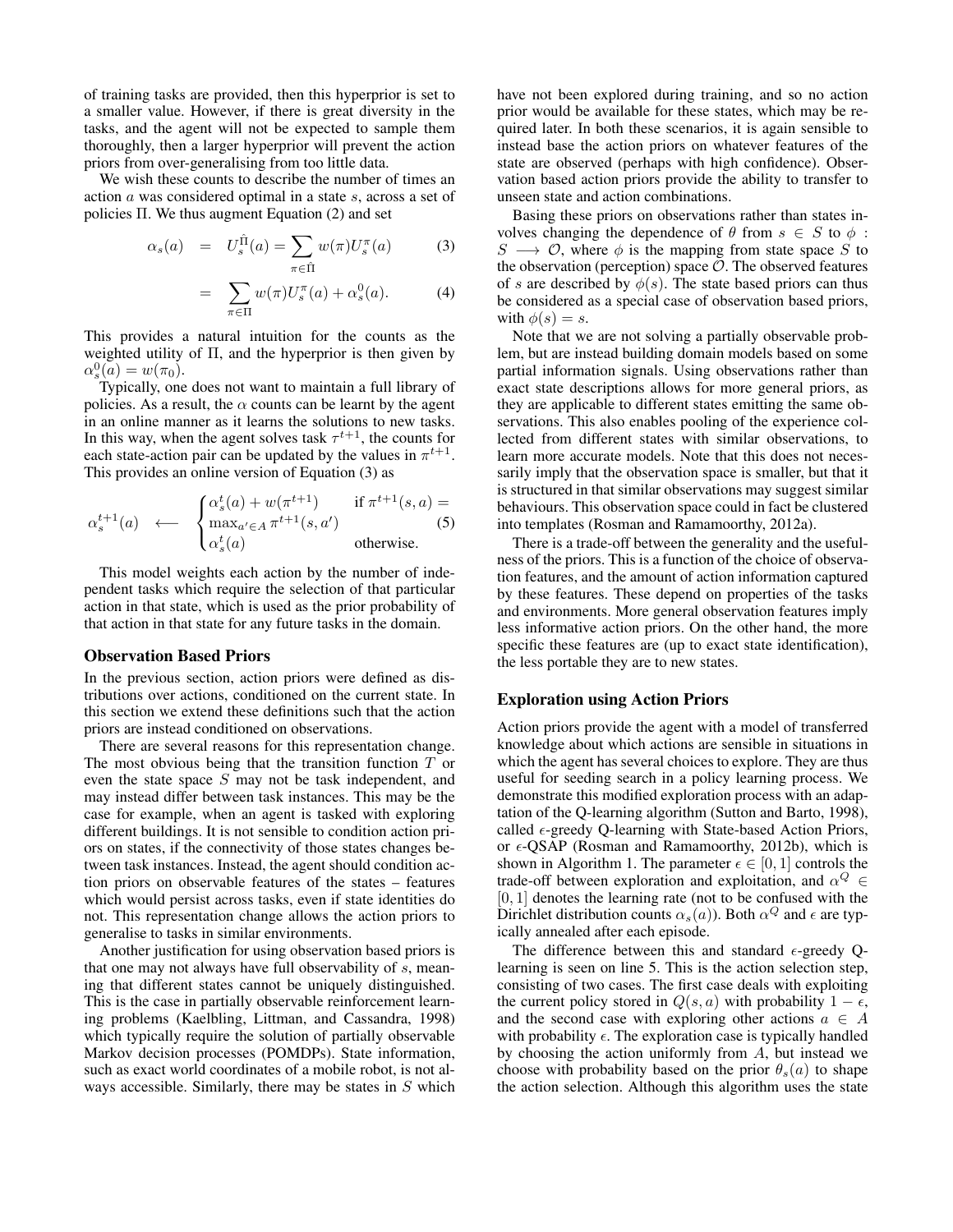Algorithm 1  $\epsilon$ -greedy Q-learning with State-based Action Priors ( $\epsilon$ -OSAP)

**Require:** action prior  $\theta_s(a)$ 1: Initialise  $Q(s, a)$  arbitrarily 2: for every episode  $k = 1...K$  do 3: Choose initial state  $s$ 4: repeat 5:  $a \longleftarrow \begin{cases} \arg \max_{a} Q(s, a), & \text{w.p. } 1 - \epsilon \end{cases}$  $a \in \mathcal{A}, \qquad \text{w.p. } \epsilon \theta_s(a)$ 6: Take action a, observe  $r, s'$ 7:  $Q(s, a) \longleftarrow Q(s, a) + \alpha^Q[r + \gamma \max_{a'} Q(s', a') Q(s,a)$ 8:  $s \leftarrow s'$ 9: **until** s is terminal 10: end for 11: **return**  $Q(s, a)$ 

based action priors, conditioning on observations instead is a trivial extension.

The effect of this modified exploration mechanism is that the agent exploits the current estimate of the optimal policy with high probability, but also explores, and does so with each action proportional to the number of times that action was favoured in previous tasks under the transferred model. This leverages the assumption that there is inherent structure in the domain which gives rise to behavioural regularities which can be identified across multiple tasks.

Exploration thus occurs by randomly sampling actions according to the probabilities that they are optimal, given the previously encountered tasks. Choosing actions randomly in this way is an established action selection mechanism (Wyatt, 1997; Dimitrakakis, 2006) known as Thompson sampling (Thompson, 1933) which, rather than being a heuristic, has been shown to be a principled approach to dealing with uncertainty (Ortega and Braun, 2013). As these probabilities relate to the domain, rather than the current task, this is still traded off against exploiting the current Q-function.

#### Experiments

To illustrate the action prior approach, we introduce the factory domain: an extended navigation domain involving a mobile manipulator robot in a factory. The layout of the factory consists of an arrangement of walls, with some procurement and assembly points placed around the factory. Additionally there are express routes, which represent preferred paths of travel, corresponding to regions where collisions with other factory processes may be less likely. The domain used in these experiments is shown in Figure 1.

The robot has an action set consisting of four movement actions (*North*, *South*, *East* and *West*), each of which will move the robot in the desired direction provided there is no wall in the target position, a *Procure* action, and an *Assemble* action. *Procure*, when used at procurement point i, provides the robot with the materials required to build component  $i$ . *Assemble*, when used at assembly point i, constructs component  $i$ , provided the robot already possesses the materials required for component i.



Figure 1: The factory domain. Grey cells are obstacles, white cells are free space, green cells are procurement points, red cells are assembly points, and cyan cells are express routes.

A task is defined as a list of components which must be assembled by the robot. The domain has 9 components, and so this list can range in length from 1 to 9, giving a total of  $2^9 - 1$  different tasks.

The task rewards are defined as follows. All movement actions give a reward of  $-2$ , unless that movement results in the robot being on an express route, for a reward of  $-1$ . Collisions are damaging to the robot and so have a reward of −100. *Procure* at a procurement point corresponding to an item in the task definition which has not yet been procured gives a reward of 10. *Procure* executed anywhere else in the domain yields −10. *Assemble* at an assembly point for an item in the list which has already been procured but not assembled gives 10, and any other use of the *Assemble* action gives −10. Successful completion of the task gives 100 and the episode is terminated.

This domain has many local task independent behaviours which could be learnt by the robot. On a local level, this includes avoiding collisions with walls, preferring express routes over standard free cells, and not invoking a *Procure* or *Assemble* action unless at a corresponding location. As all tasks are defined as procuring and assembling a list of components, this additionally provides scope for learning that regardless of the components required, the robot should first move towards and within the region of procurement points until all components have been procured, after which it should proceed to the region of assembly points.

### Results with State Action Priors

The results in Figure 2, which compares the performance per episode of a learning agent using a set of different priors, demonstrates that using action priors reduces the cost of the initial phase of learning, which is largely concerned with coarse scale exploration. This figure also shows comparative performance of Q-learning with uniform priors (i.e. "standard" Q-learning), as well as with two different hand specified priors; an "expert" prior and an "incorrect" prior.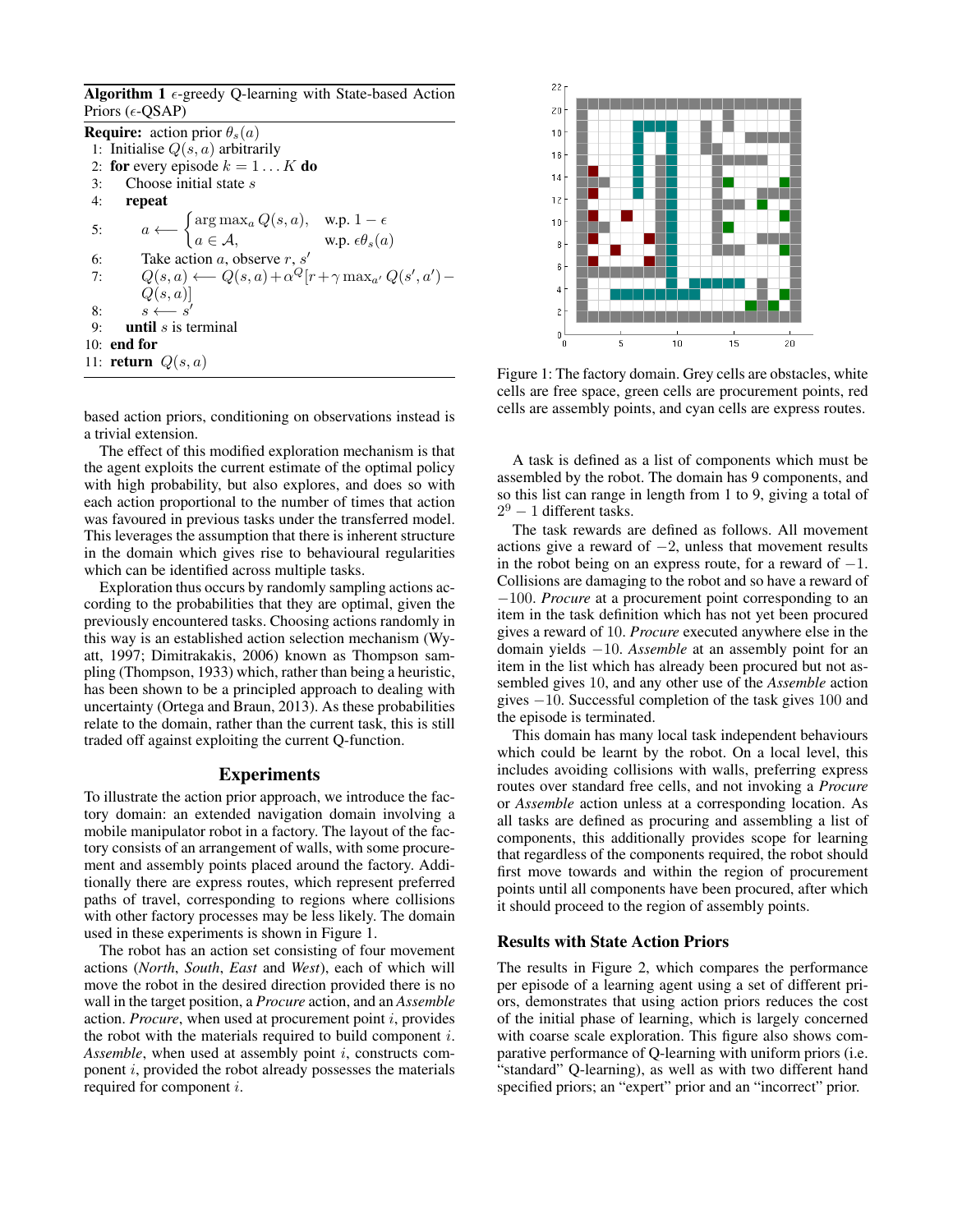

Figure 2: Comparative performance between Q-learning with uniform priors, state based action priors learned from 35 random tasks, and two different pre-specified priors (see text for details). The figure shows learning curves averaged over 15 runs, where each task was to assemble 4 components, selected uniformly at random. The shaded region represents one standard deviation.

The "expert" prior is defined over the state space, to guide the agent towards the procurement area of the factory if the agent has any unprocured items, and to the assembly area otherwise. This prior was constructed by a person, who was required to specify the best direction for each state in the domain. We note that this prior is tedious to specify by hand, as it involves an expert specifying preferred directions of motion for the entire state space of the agent (number of states in the factory  $\times$  number of different item configurations). Note that although the performance is very similar, this prior does not perform as well as the learnt prior, likely due to a perceptual bias on behalf of the expert's estimation of optimal routing. We also compare to an "incorrect" prior. This is the same as the expert prior, but we simulate a critical mistake in the understanding of the task: when the agent has unprocured items, it moves to the assembly area, and otherwise to the procurement area. This prior still provides the agent with an improvement in the initial episodes over uniform priors, as it contains some "common sense" knowledge including not moving into walls, moving away from the start location, etc. Q-learning is still able to recover from this error, and ultimately learn the correct solution.

Figure 3 shows the speed up advantage in learning a set of  $N = 40$  tasks, starting from scratch and then slowly accumulating the prior from each task, against learning each task from scratch. This illustrates the improved transfer benefits through the continued acquisition of more domain knowledge over time. This case is for a simple version of the task, which involved procuring and assembling a single item. As a result, all task variants are likely to have been encountered by the time the agent solves the final tasks.

On the other hand, Figure 4 shows that a similar effect can be observed for the case of a more complicated task, requiring the assembly of 4 randomly selected items. In this case, even by the time the learning agent has accumulated



Figure 3: Comparative performance between Q-learning with uniform priors, and accumulating state based action priors from an increasing number of tasks. The number of prior tasks ranges from 0 to 40. These curves show the average reward per learning episode averaged over 10 runs, where the task was to assemble 1 random component. The shaded region represents one standard deviation. The "optimal" line refers to average performance of an optimal policy, which will necessarily be higher than the per episode reward of a learning algorithm.

a prior composed from 40 tasks, it has only experienced a small fraction of the possible tasks in this domain. Despite this, the agent experiences very similar benefits to those seen in the single item case.

## Results with Observation Action Priors

In order to demonstrate the effect of using the observation action priors, we present a modification of the factory domain wherein the factory floor layout changes for each task. The map consists of a  $3 \times 3$  lattice of zones, each of which is  $6 \times 6$  cells. There is an outer wall, and walls in between every two zones, with random gaps in some (but not all) of these walls, such that the entire space remains connected. Additionally, each zone contains randomly placed internal walls, again maintaining connectivity. Two zones are randomly chosen as procurement zones, and two zones as assembly zones. Each of these chosen zones has either four or five of the appropriate work points placed at random. Examples of this modified factory domain are shown in Figure 5.

This modified domain has a different layout for every task, and so every task instance has a different transition function T. This is in contrast to the original factory domain, where each task differed only in reward function R. State based action priors can therefore not be expected to provide the same benefits as before. We instead use observation priors and discuss four particular feature sets.

Figure 6 demonstrates the improvement obtained by using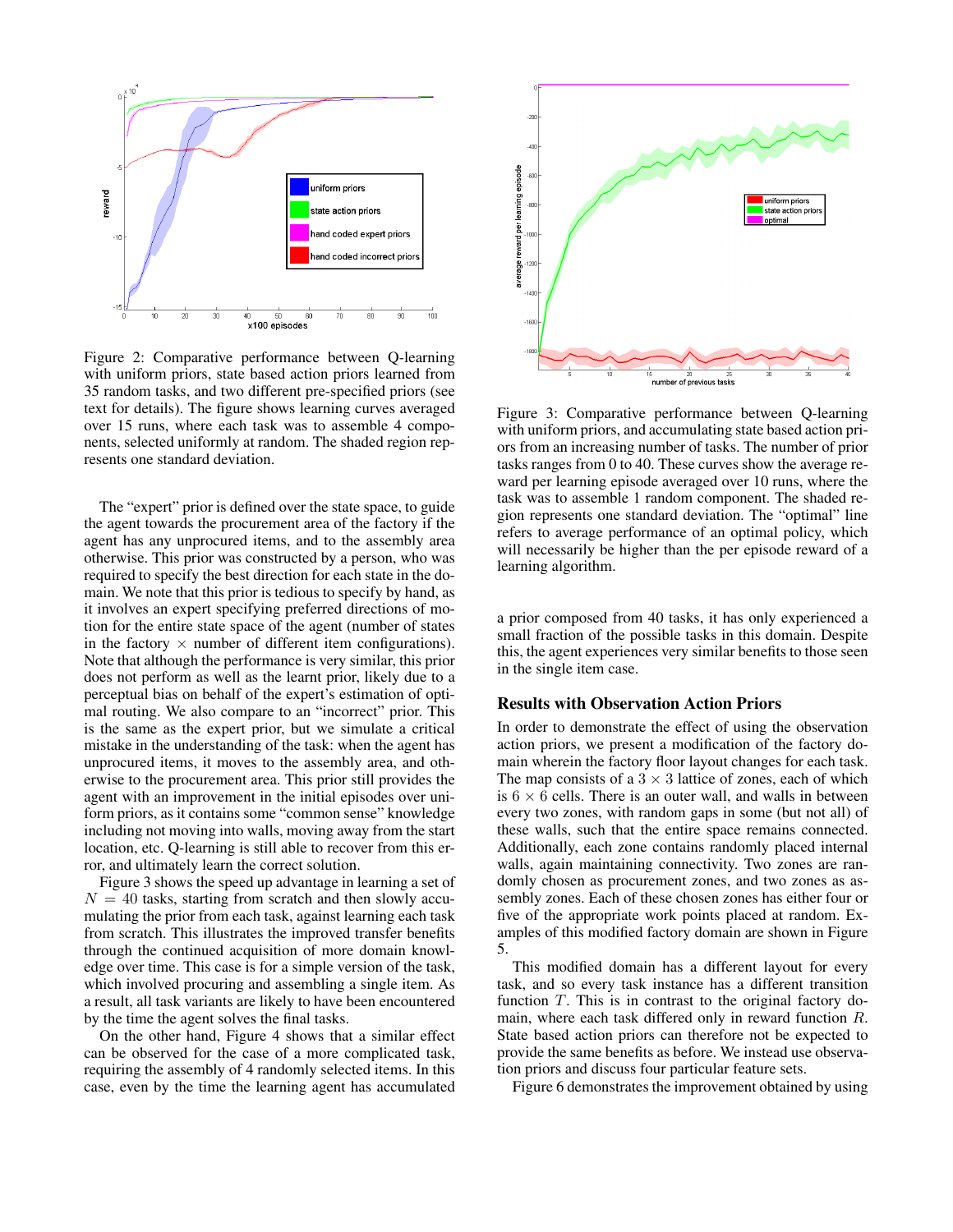

Figure 4: Comparative performance between Q-learning with uniform priors, and accumulating state based action priors from an increasing number of tasks. The number of prior tasks ranges from 0 to 40. These curves show the average reward per learning episode averaged over 10 runs, where the task was to assemble 4 random components. The shaded region represents one standard deviation. The "optimal" line refers to average performance of an optimal policy, which will necessarily be higher than the per episode reward of a learning algorithm.

observation priors over state priors in this modified domain. Note here that the state priors still provide some benefit, as many of the corridor and wall placings are consistent between task and factory instances. Figure 6 shows the effect of four different observation priors:

- $\phi_1$ : Two features the type of the terrain in the cell occupied by the agent (in {free, wall, procure-station, assembly-station}), and a ternary flag indicating whether any items still need to be procured or assembled.
- $\phi_2$ : Four features the types of terrain of the four cells adjacent to the cell occupied by the agent.
- $\phi_3$ : Six features the types of terrain of the cell occupied the agent as well as the four cells adjacent to that, and a ternary flag indicating whether any items need to be procured or assembled. Note that the features in  $\phi_3$  are the union of those in  $\phi_1$  and  $\phi_2$ .
- $\phi_4$ : Ten features the types of terrain of the 3  $\times$  3 grid of cells around the agent's current position, and a ternary flag indicating whether any items need to be procured or assembled.

These four observation priors can all be seen to contain information relevant to the domain, and all provide an improvement over the baselines. There is however a significant performance difference between the four feature sets.

Surprisingly, Figure 6 shows that the most beneficial feature set is  $\phi_3$ , with  $\phi_2$  performing almost as well. The fact that the richest feature set,  $\phi_4$ , did not outperform the others seems counterintuitive. The reason for this is that using these



Figure 5: Two instances of the modified factory domain. Grey cells are obstacles, white cells are free space, green cells are procurement points, and red cells are assembly points. The procurement and assembly points count as traversable terrain.



Figure 6: Comparative performance in the modified factory domain between Q-learning with uniform priors, state based action priors, and four different observation based action priors:  $\phi_1$ ,  $\phi_2$ ,  $\phi_3$  and  $\phi_4$ . These curves show the average reward per episode averaged over 10 runs, where the task was to assemble 4 random components. In each case the prior was obtained from 80 training policies. The shaded region represents one standard deviation.

ten features results in a space of  $4^9 \times 3$  observations, rather than the  $4^5 \times 3$  of  $\phi_3$ . This factor of 256 increase in the observation space means that for the amount of data provided, there were too few samples to provide accurate distributions over the actions in many of the observational settings.

These results indicate the importance of having an informative yet sparse set of observation features for maximal benefits in transfer.

# Related Work

Recent work on learning policy priors has similar aspirations to our own (Wingate et al., 2011). This involves an MCMCbased policy search algorithm that learns priors over the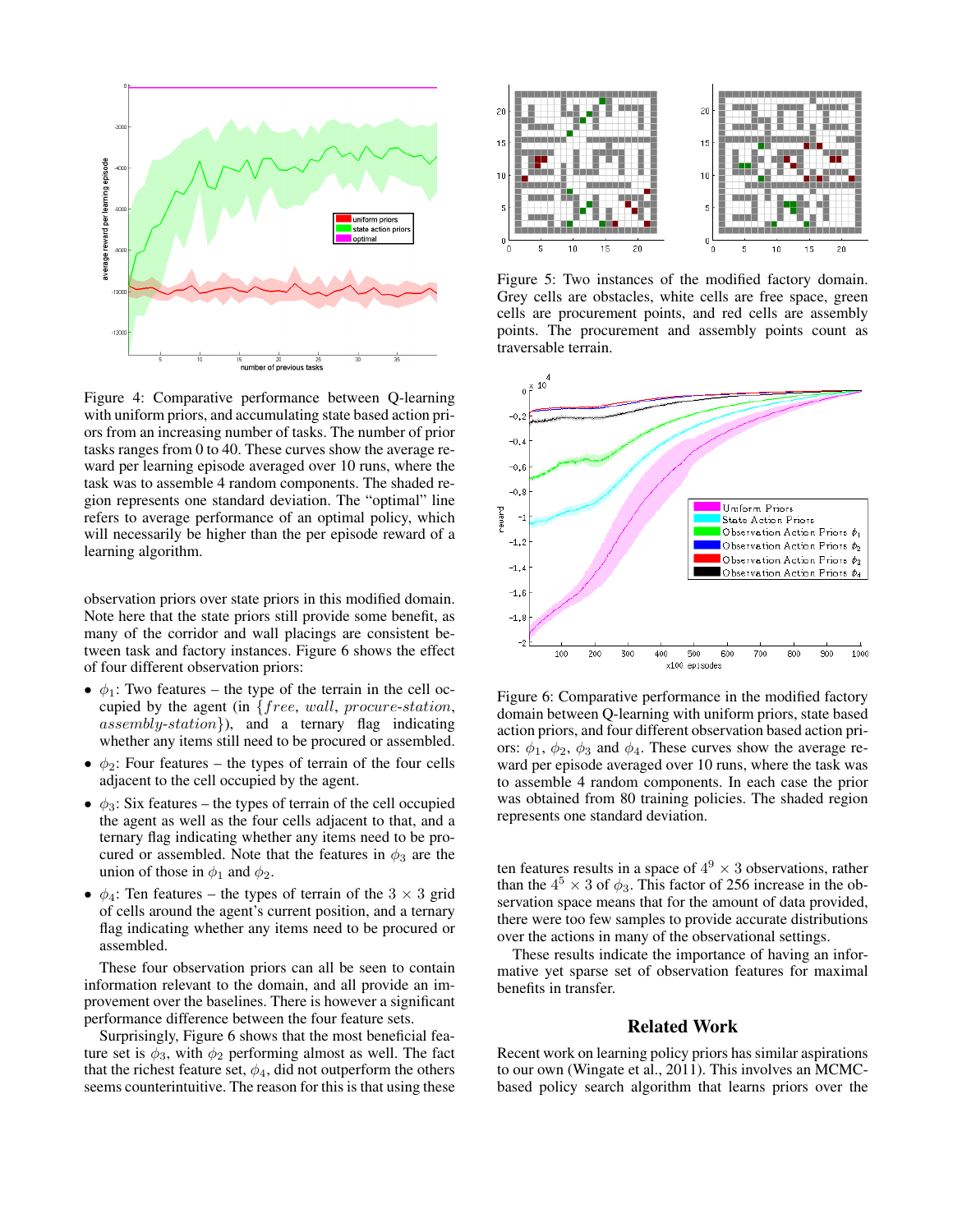problem domain, which can be shared among states. For example, the method can discover the dominant direction in a navigation domain, or that there are sequences of motor primitives which are effective and should always be prioritised during search. Inference is on  $(\pi, \theta)$ , where  $\pi$  is the policy and  $\theta$  the parameters, by casting this search problem as approximate inference over which priors can be specified or learnt. Our work differs in that we do not assume a known model or kernel over policy space, and as such cannot sample from a generative model as is typical in Bayesian reinforcement learning.

Information from previous tasks can also be transferred as priors for a new task through model-based approaches. Sunmola (2013) proposes one such approach by maintaining a distribution over all possible transition models which could describe the current task and environment, and updating this belief every time an action is taken. Transfer is achieved by using the experience of state transitions in previous tasks to update beliefs when the agent first encounters each state in the new task, before anything is known about the transition probabilities from that state. Local feature models are also used to facilitate generalisation.

Sherstov and Stone (2005) also address transferring action preferences. In problems with large action sets, they try to either cut down the action set, or bias exploration in learning. The difference in this work is that the reduced action set, based on what they call the relevance of an action, is determined from the training data of optimal policies for the *entire* domain, rather than for each state or observation. This has the effect of pruning away actions that are always harmful throughout the domain, but the pruning is not contextspecific.

Options (Precup, Sutton, and Singh, 1998) are a popular formalism of hierarchical reinforcement learning, and are defined as temporally extended actions with initiation sets where they can be invoked, and termination conditions. There are many approaches to learning these, see e.g. Pickett and Barto (2002). Although there are similarities between learning the initiation sets of options and action priors, they are distinct, in that an initiation set defines where the option *can physically be instantiated*, whereas an action prior describes regions where the option is *useful*. This is the same distinction that must be drawn between learning action priors and the preconditions for planning operators (e.g. Mourão et al. (2012)). For example, while pushing hard against a door may always be physically possible, this level of force would be damaging to a glass door, but that choice would not be ruled out by options or planning preconditions. Consequently, action priors not only augment preconditions, but are beneficial when using large sets of options or operators, in that they mitigate the negative impact of exploration with a large action set.

One approach to reusing experience is to decompose an environment or task into a set of subcomponents, learn optimal policies for these common elements through methods such as imitation learning (Argall et al., 2009) or apprenticeship learning (Abbeel and Ng, 2004; Rosman and Ramamoorthy, 2010), and then piece them together (Foster and Dayan, 2002), possibly applying transforms to make the

subcomponents more general (Ravindran and Barto, 2003). This is the philosophy largely taken by the options framework. Our method differs by discovering a subset of reasonable behaviours in each perceptual state, rather than one optimal policy. Our priors can thus be used for a variety of different tasks in the same domain, although the policy must still be learned. As a result, our method is also complementary to this decomposition approach.

The idea of using a single policy from a similar problem to guide exploration is a common one. For example, policy reuse (Fernandez and Veloso, 2006) involves maintaining a library of policies and using these to seed a new learning policy. The key assumption is that the task for one of the policies in the library is similar to the new task. While we acknowledge that this is a very sensible approach if the policies are indeed related, we are instead interested in extracting a more abstract level of information about the domain which is task independent, and thereby hopefully useful for any new task.

Other authors have explored incorporating a heuristic function into the action selection process to accelerate reinforcement learning (Bianchi, Ribeiro, and Costa, 2007), but this does not address the acquisition of these prior behaviours, is sensitive to the choice of values in the heuristic function, and requires setting additional parameters.

Action priors are related to the idea of learning *affordances* (Gibson, 1986), being action possibilities provided by some environment. These are commonly modelled as properties of objects, and can be learnt from experience (e.g. Sun et al. (2010)). The ambitions of action priors are however slightly different to that of affordances. As an example, learning affordances may equate to learning that a certain class of objects is "liftable" or "graspable" by a particular robot. We are instead interested in knowing how likely it is that lifting or grasping said object will be useful for the tasks this robot has been learning. Ideally, action priors should be applied over action sets which arise as the result of affordance learning, making these complementary concepts.

#### Conclusion

The problem of learning across multiple tasks is an important issue, as much knowledge gained during the learning of previous tasks can be abstracted and transferred to accelerate learning of new tasks. We address this problem by learning action priors from the policies arising from solving a collection of tasks. These describe context-specific distributions over the action set of the agent, based on which actions were used in different optimal policies under the same conditions.

We have shown that by learning priors over actions, an agent can improve performance in learning tasks in the same underlying domain. These priors are learned by extracting structure from the policies used to solve various tasks in the domain. By maintaining these distributions over the action space, exploration in learning new policies is guided towards behaviours that have been successful previously.

Our experiments show that this approach leads to faster learning, by guiding the agent away from selecting actions which were sub-optimal in other policies in the same domain. This approach essentially limits the branching fac